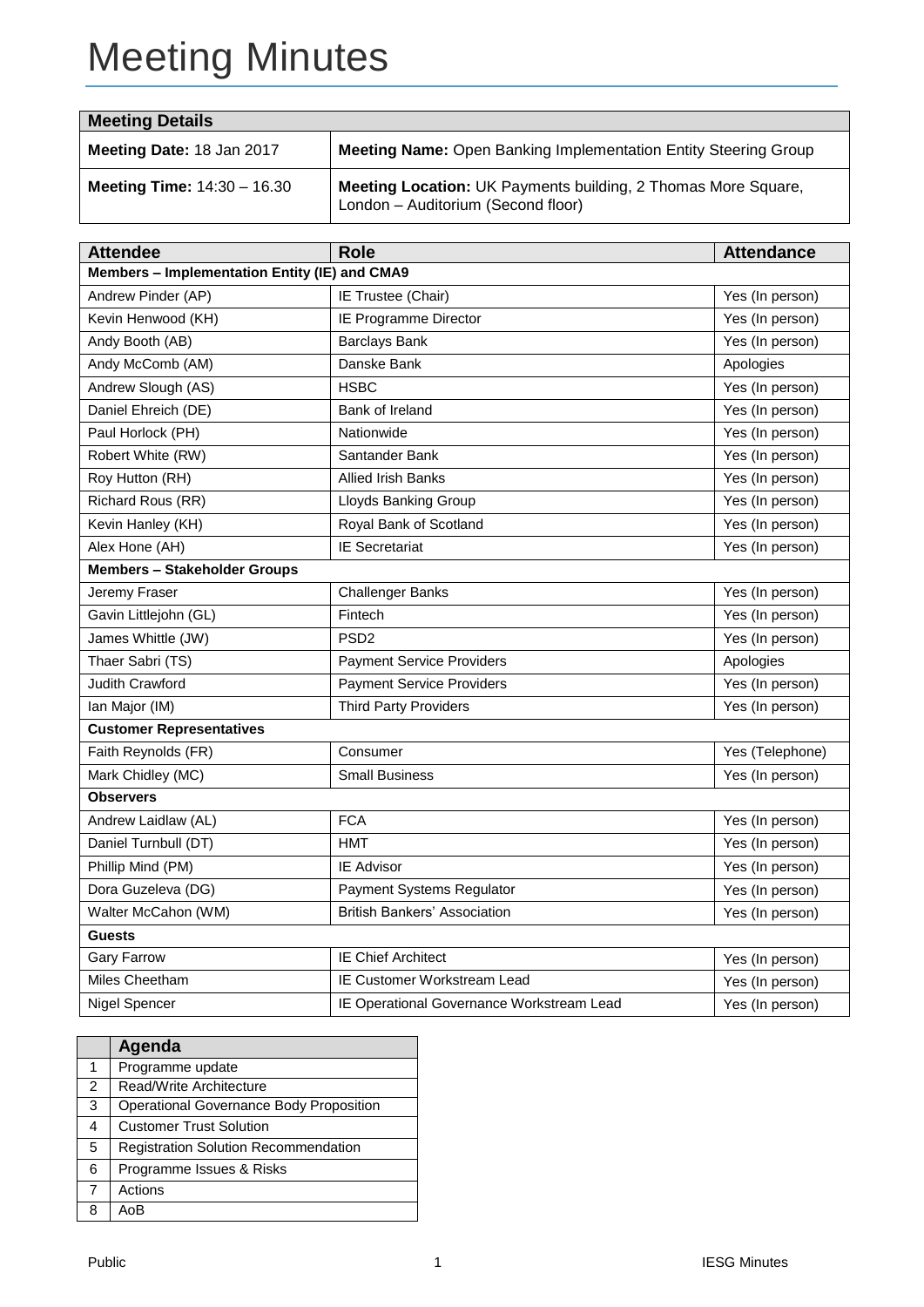# **Agenda item 1** – Programme Update

AP opened the meeting and welcomed the members, it was noted that any final amendments to the previous minutes should be raised and once updated; the revised minutes will be recirculated.

KH provided an update on the programme status:

- The overall status for the programme was reported as Amber for Open Data and Read / Write, with 5 of 9 CMA9 reporting Green but with an overall status of Amber for the Open Data delivery. Detailed planning activities for the Read / Write Mar 2018 delivery are underway to produce a day by day plan of activity. The defect process for the Open Data API data has been invoked to support finalising the Data Dictionaries. PH queried which third parties will be involved in testing and an action was taken to work with the Stakeholder Group representative to select relevant Third Party Providers. **ACTION\_SG010:** Testing Team to engage with Stakeholder Groups to select relevant Third Party Providers to input to the testing process.
- GL requested a summary of the elements of the Open Data Mar 2017 deliverables to be able to communicate to the Stakeholder Group constituents, so that there is consensus between Steering Group and the industry. **ACTION\_SG011:** Summary of Open Data Mar 2017 deliverables mapped to the CMA remedies.
- An update was provided on the website and it was stated that the working IE name of "Change Banking" vs. Open Banking brand identify needs to be resolved. There is a need to have a consistent engagement across industry to build trust and confidence. The website is currently being developed and is planned to be launched at the end of January 2017. PH mentioned that the CMA9 would like to be involved and consulted in the discussions related to the website and brand name.
- An update was provided on PSD2 following initial conversations with the FCA and HMT based on the preliminary gap analysis and the potential concurrent delivery of Open Banking and PSD2 and the outcome of the gap analysis **ACTION\_SG012:** PSD2 SG to complete gap analysis showing extension from CMA remedy to PSD2. The Stakeholder Group representatives mentioned the outcome of the meeting could potentially impact the scope and remit of their groups and requested the IE to reclassify Steering Group documentation so that this can be shared with their constituents. **ACTION\_SG013:** Document reclassification and potential redaction process to be considered to improve the flow of documentation to the Stakeholder Groups. The update at the next Steering Group will focus on how the building blocks for a PDS2/Open Banking delivery will be reflected in the CMA Order and the alignment to the FCA requirements.

# **Agenda item 2** – Read/Write Architecture

GF provided an update on the Read/Write Architecture and key points are noted below:

- The Outline Solution architecture overview was presented to the group as the building blocks for the Open Banking Service supporting Third Party Providers (TPPs) and Account Servicing Payment Service Providers (ASPSP) architecture.
- AB asked the programme to be clear that it is accepting the risks of a 'no keys' open API solution, which leaves the APIs for Q1 2017 potential vulnerable to a denial of service attack. It noted this a potential serious risk and AB confirmed that the selection of this solution is not a decision the bank supports, but accepts it is mandated by the Implementation Entity.
- A central Registry of participants was articulated to the group. **ACTION\_SG014:** Identify scenarios where an ASPSP can also act as TPP and identify if this impacts the validation of the Triangle of Trust model.
- The key principles for scheme independence and uniquely referenceable payments where set out as examples non-scheme and scheme specific functionality and where the development needs to be balanced with the customer outcome and to protect the interest of the customers. Next steps are to define the next level of detailed design of the APIs, data and operational infrastructure to inform the alignment with the FCA.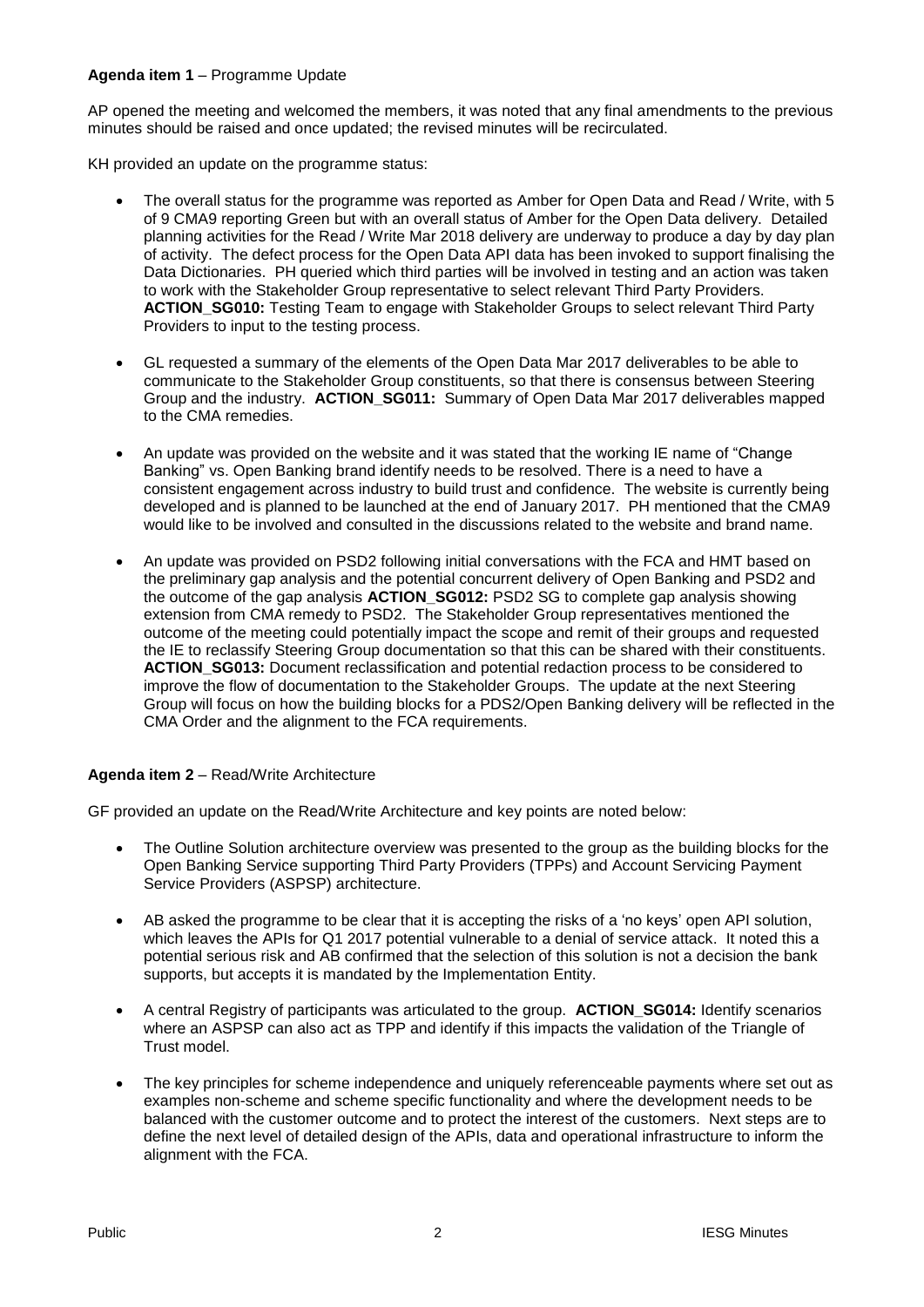# **Agenda item 3** – Operational Governance Body Proposition

NS presented design assumptions for the Operational Governance Body Proposition for approval and key points are noted below:

- As part of the CMA remedies there is a requirement on the IE to implement a permanent body that will need to be established to govern the solution into the future. The future body is intended to govern the following core solutions Whitelist, API standards, Data standards and security standards and Governance. It was noted the UK Payments Strategy Forum have also proposed a new body that could potentially take on governance and responsibility for all APIs across the UK payments industry.
- The bounders and potential overlaps for regulations and management of standards will need to be determined as part of the design of the future body, including working with the FCA to agree the levels of access and anti-fraud requirements. This definition will be concluded as part of the consultant through working groups, key external stakeholders and regulators. The next steps are to produce the detailed design and definition and present back to Steering Group in March with a proposal for ratification and a following update in Q2 2017 which will set out the potential funding model.
- **• DECISION\_D001:** The Steering Group approved the design assumption that the future Open Banking Governance Body will be an Industry Service Organisation operating as a Financial Markets Infrastructure.

# **Agenda item 4** – Customer Trust Solution

MC presented the Customer Trust Solution and key points are noted below:

- The solution being proposed will comprise of the development of a recognisable trust solution that both provide confidence and protect the customer, supported by an awareness campaign that highlights the secure nature of the Open Banking services. The technical capability of the solution will provide industry best practice information security and counter-fraud measures that are appropriate to the Open Data threat level and followed by a highly secure technology for applications that are required for Read/Write data; whilst ensure a low friction customer experience.
- **DECISION\_D002:** Approved the investigation of a Customer Trust Solution, subject to a more detailed approvals process when ready to propose.

#### **Agenda item 5** – Registration Solution Recommendation

NS presented the Registration Solution Recommendation for approval and key points are noted below:

- The requirement for a register of TTPs has been mandated by the CMA Retail Market Investigation, to ensure the IE create an appropriate level of security around the Open Banking Service to engender trust and confidence in customer, encourage use and avoid fraud. The proposed registry functionality will be compliant with PSD2.
- The Steering Group approved the development and implementation of the Central Register for Mar 2017 Open Data, which will require all API Providers to be registered and verified for Open Data and to be bound by the Open Banking legal terms including terms and conditions. **DECISION\_D004:** Steering Group approved the development and implementation of the Central Register for Mar 2017 Open Data.
- It was also recommended to create a proposal for a highly secure and highly available Registry for APIs for Read/Write access in January 2018. **ACTION\_SG015:** The rational and definition of a Register vs. a Registry and the interaction with the FCA Registry requires further clarity as part of the proposal for the Read/Write.

#### **Agenda item 6** – Programme Issues & Risks

Due to limited time, the issues and risks were noted but not reviewed in detail.

#### **Agenda item 7** – Open Actions

Public **3 1999 1999 1999 1999 1999 1999 1999 1999 1999 1999 1999 1999 1999 1999 1999 1999 1999 1999 1999 1999 1999 1999 1999 1999 1999 1999 1999 1999 1999 1999** All of the previous actions were referenced as part of the meeting.